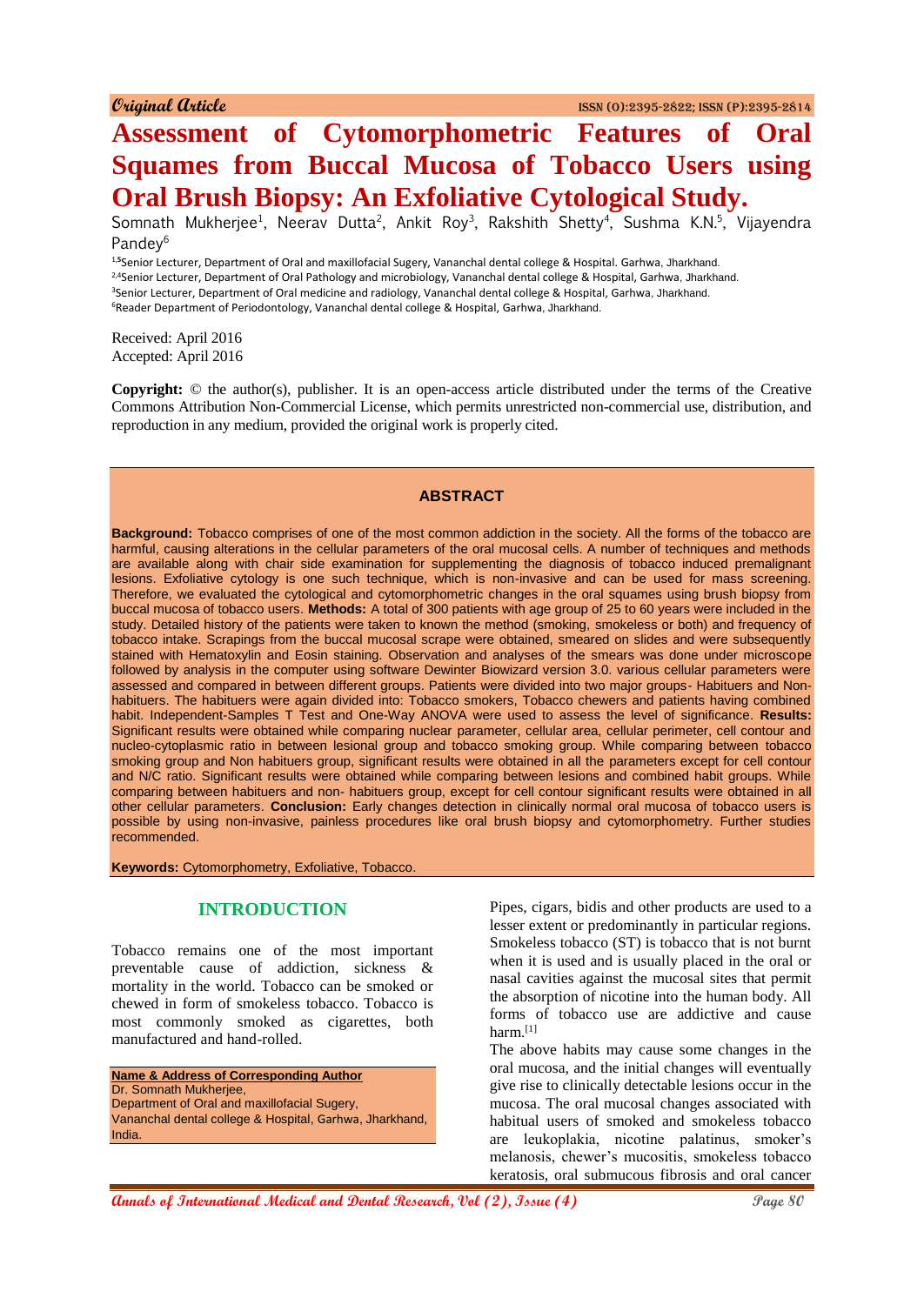The different ways in which tobacco is used lead to considerable variation in appearance, site and frequency of the lesions associated with the tobacco habit.[2] A number of techniques have been developed to supplement clinical examination in the diagnosis of these lesions. They include chemiluminescent illumination, toluidine blue supravital staining test, exfoliative cytology and scalpel biopsy. There is sufficient evidence that visual inspection of the lesion alone is not adequate to differentiate potentially malignant and malignant lesions from similar looking benign lesions and instead require evaluation to rule out dysplasia and carcinomas.[3] Histological changes of the buccal mucosa have been reported in human & experimental animals in association with tobacco usage.[4]

Hence, we undertook this study to identify cytological and cytomorphometric changes in the squames obtained using brush biopsy from buccal mucosa of tobacco users.

## **MATERIALS AND METHODS**

The present study was conducted on patients reporting in the dental OPD of Vananchal dental college for treatment of various oral problems. Patients with age group of 25 to 60 years were included in the study. The study sample size consisted of 200 patients with tobacco habits and 100 non-habitués of tobacco. Patients were examined irrespective of sex, caste and socioeconomic status. Mehta et al criteria was used for general mucosal screening.<sup>[5]</sup> List of questionnaire/ interview was prepared and was given to each subject of the study to record the subject data and habits .In case of subjects with tobacco habits, detailed history was recorded as to the type, period and frequency of the habit and an informed consent was signed by the patients. Patients having tobacco habit were considered as the study group. Control group included patients with no history of tobacco habits and no lesions. Positive controls included patients with tobacco habits and concurrent presence of lesions formed the positive control group. Scrapings from the buccal mucosal scrape were collected using a cytology brush. Cells were scraped using a gentle scraping motion and were spread on the glass slide and fixed in 95% alcohol. The smears were stained with Hematoxylin and Eosin Smears were observed under microscope and 50 non-overlapping cells with well defined borders were randomly selected. The images were captured with a camera attached to the microscope. All the images of the cells were captured with a 40x achromatic objective. Images thus captured were stored on the computer and analysis was done using the software Dewinter Biowizard version 3.0. The outline of the cell and

the nucleus was traced on the screen using a cursor controlled by the mouse, for the area and perimeter. The measurements were carried out using measurement tool and were done in microns. Nuclear contour index, cell contour index and nucleo-cytoplasmic ratio<sup>[6]</sup> were calculated using the following formulae. Nuclear contour index  $= N$ Perimeter/ $\sqrt{N}$  Area. Cellular contour index = C Perimeter/  $\sqrt{C}$  Area. Nucleo: cytoplasmic ratio = N Area/(C Area-N Area). Two major groups were included in the study: Habituers and Non-habituers. The habituers were again divided into: Tobacco smokers, Tobacco chewers and patients having combined habit. Lesion group included the patients with lesions in relation to tobacco habit. The nuclear area, perimeter, contour, cell area, perimeter, contour and nuclear/cytoplasmic ratio were compared among the various groups. All the results were analysed by SPSS software. Independent-Samples T Test and One-Way ANOVA were used to assess the level of significance.

#### **RESULTS**

All the results are tabulated in Table 1–9. Significant results were obtained while comparing nuclear parameter, cellular area, cellular perimeter, cell contour and nucleo-cytoplasmic ratio in between lesional group and tobacco smoking group as shown in [Table 1]. While comparing between tobacco smoking group and Non habituers group, significant results were obtained in all the parameters except for cell contour and N/C ratio [Table 2]. While comparing between tobacco chewing group and lesions and between tobacco chewing group and Non Habituers, all the parameters showed significant variations [Table 3, 4]. Statistical significant results were obtained while comparing all the parameters except for cell contour and N/C ration between 1tobacco smoking and chewing groups as shown in [Table 5]. While comparing between tobacco smoking group and combined habit group and between tobacco chewing group and combined habit group, significant results were obtained in all the parameters except in nuclear area and N/C ratio as shown in [Table 6 and 7]. Significant results were obtained while comparing between lesions and combined habit groups [Table 8]. While comparing between habituers and non- habituers group, except for cell contour significant results were obtained in all other cellular parameters [Table 9].

## **DISCUSSION**

Tobacco use is widespread throughout the world by men, women and millions of people are involuntarily subjected to environmental tobacco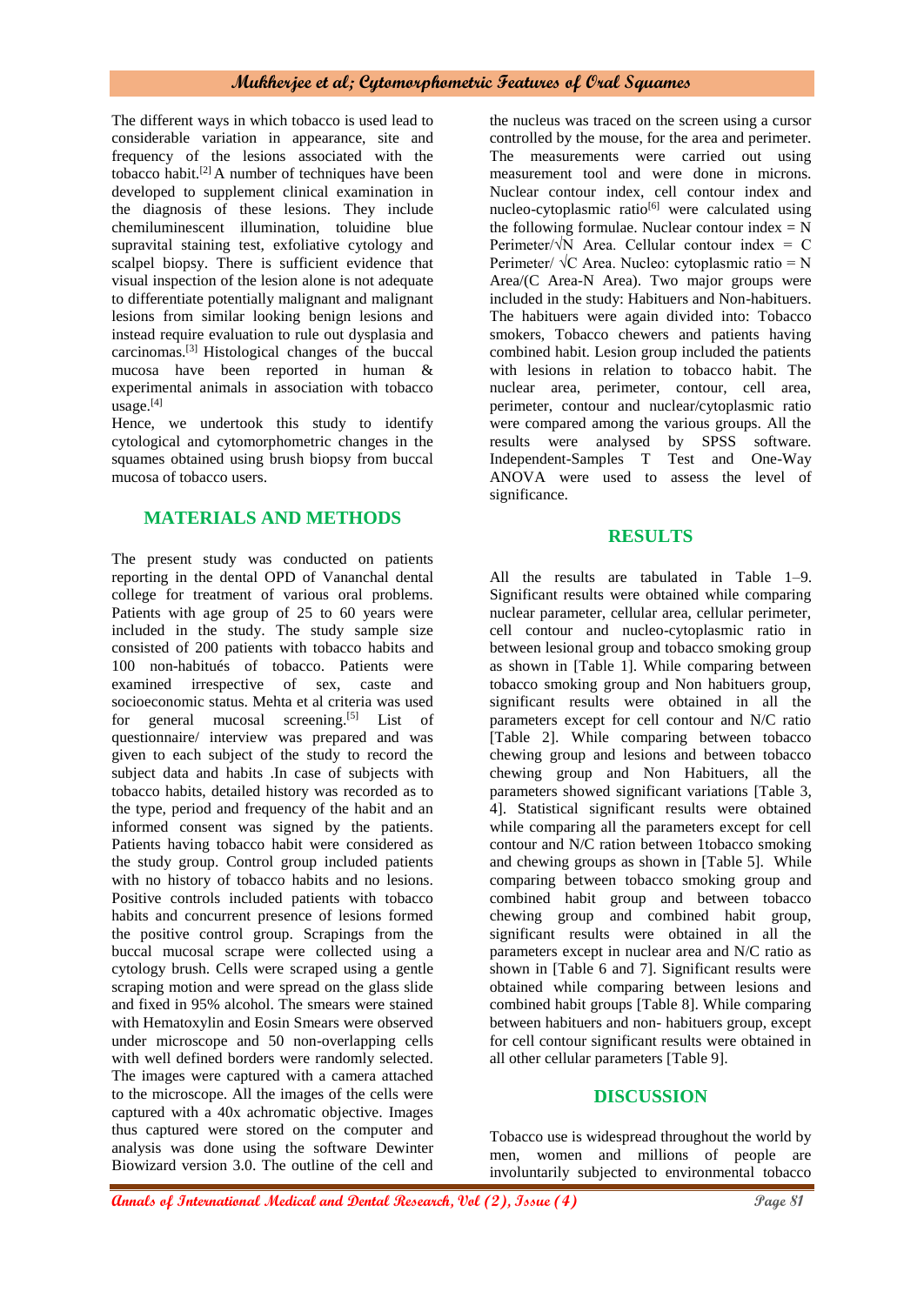smoke. Tobacco is consumed mainly in two formssmoking and smokeless tobacco form. Smoking commonly includes cigarettes and beedis while smokeless mainly includes Betel quid chewing with tobacco or chewing tobacco alone. Mucosal changes are seen due to tobacco in the exfoliated cells.

| <b>Table 1.</b> Independent samples lest of resions and tobacco |                |           |  |  |
|-----------------------------------------------------------------|----------------|-----------|--|--|
| smoking group                                                   |                |           |  |  |
| T-test for equality of means<br><b>Parameters</b>               |                |           |  |  |
|                                                                 | <b>T</b> value | p-value   |  |  |
| Nuclear area                                                    | $-0.568$       | .452(n.s) |  |  |
| Nuclear perimeter                                               | 2.152          | .048(s)   |  |  |
| Nuclear contour                                                 | 1.428          | .215(n.s) |  |  |
| Cell area                                                       | 3.256          | .001(s)   |  |  |
| Cell perimeter                                                  | 5.426          | .002(s)   |  |  |
| Cell contour                                                    | 3.865          | .008(s)   |  |  |
| N/C ratio                                                       | $-2.856$       | .002(s)   |  |  |
| and Mark Clear County Collections                               |                |           |  |  |

**Table 1:** Independent samples test of lesions and tobacco

n.s: Non Significant, S: Significant

| <b>Table 2:</b> Independent samples test of tobacco smoking<br>group and Non habituers |                              |           |  |
|----------------------------------------------------------------------------------------|------------------------------|-----------|--|
| <b>Parameters</b>                                                                      | T-test for equality of means |           |  |
|                                                                                        | <b>T</b> value               | p-value   |  |
| Nuclear area                                                                           | 6.452                        | .005(s)   |  |
| Nuclear perimeter                                                                      | 9.652                        | .005(s)   |  |
| Nuclear contour                                                                        | 2.741                        | .004(s)   |  |
| Cell area                                                                              | 8.139                        | .003(s)   |  |
| Cell perimeter                                                                         | 9.813                        | .001(s)   |  |
| Cell contour                                                                           | 1.791                        | .205(n.s) |  |
| N/C ratio                                                                              | $-1.358$                     | .175(n.s) |  |

n.s: Non Significant, S: Significant

**Table 3:** Independent samples test of tobacco chewing group and lesions.

| <b>Parameters</b> | <b>T-test for equality of means</b> |         |  |
|-------------------|-------------------------------------|---------|--|
|                   | <b>T</b> value                      | p-value |  |
| Nuclear area      | 3.125                               | .004(s) |  |
| Nuclear perimeter | 5.545                               | .001(s) |  |
| Nuclear contour   | 4.002                               | .003(s) |  |
| Cell area         | 7.102                               | .001(s) |  |
| Cell perimeter    | 11.230                              | .008(s) |  |
| Cell contour      | 4.185                               | .008(s) |  |
| N/C ratio         | $-3.112$                            | .005(s) |  |

n.s: Non Significant, S: Significant

**Table 4:** Independent samples test of tobacco chewing group and Non Habituers.

| <b>Parameters</b> | <b>T-test for equality of means</b> |         |  |
|-------------------|-------------------------------------|---------|--|
|                   | <b>T</b> value                      | p-value |  |
| Nuclear area      | 12.226                              | .000(s) |  |
| Nuclear perimeter | 15.425                              | .001(s) |  |
| Nuclear contour   | 7.263                               | .002(s) |  |
| Cell area         | 18.253                              | .004(s) |  |
| Cell perimeter    | 19.123                              | .035(s) |  |
| Cell contour      | 1.526                               | .025(s) |  |
| $N/C$ ratio       | 3.154                               | .012(s) |  |

n.s: Non Significant, S: Significant

Exfoliative techniques are of great significance in those patients in which malignancy is suspected and repeated smears have to be taken. In irradiated areas of the body where biopsy is contraindicated, it can also be used as a prognostic tool.<sup>3</sup> Hence we conducted this study to assess the cytological and

cytomorphometric changes in the squames obtained using brush biopsy from buccal mucosa of tobacco users.

**Table 5:** Independent samples test of tobacco smoking and chewing group.

| <b>Parameters</b> | T-test for equality of means |           |  |  |
|-------------------|------------------------------|-----------|--|--|
|                   | <b>T</b> value               | p-value   |  |  |
| Nuclear area      | 5.958                        | .002(s)   |  |  |
| Nuclear perimeter | 6.774                        | .002(s)   |  |  |
| Nuclear contour   | 3.685                        | .003(s)   |  |  |
| Cell area         | 8.425                        | .004(s)   |  |  |
| Cell perimeter    | 11.458                       | .005(s)   |  |  |
| Cell contour      | 0.455                        | .227(n.s) |  |  |
| N/C ratio         | 1.458                        | .315(n.s) |  |  |

n.s: Non Significant, S: Significant

|  | <b>Table 6:</b> Independent samples test of tobacco smoking |  |  |  |
|--|-------------------------------------------------------------|--|--|--|
|  | group and combined habit group.                             |  |  |  |

| <b>Parameters</b> | T-test for equality of means |           |  |  |
|-------------------|------------------------------|-----------|--|--|
|                   | <b>T</b> value               | p-value   |  |  |
| Nuclear area      | 0.337                        | .859(n.s) |  |  |
| Nuclear perimeter | 1.785                        | .042(s)   |  |  |
| Nuclear contour   | 2.774                        | .015(s)   |  |  |
| Cell area         | 2.138                        | .003(s)   |  |  |
| Cell perimeter    | 3.958                        | .001(s)   |  |  |
| Cell contour      | 2.452                        | .020(s)   |  |  |
| $N/C$ ratio       | 0.258                        | .758(n.s) |  |  |

n.s: Non Significant, S: Significant

| <b>Table 7:</b> Independent samples test of tobacco chewing |  |
|-------------------------------------------------------------|--|
| group and combined habit group.                             |  |

| T-test for equality of means |           |  |  |
|------------------------------|-----------|--|--|
| <b>T</b> value               | p-value   |  |  |
| 1.236                        | .005(s)   |  |  |
| 2.385                        | .142(n.s) |  |  |
| 3.442                        | .002(s)   |  |  |
| 3.568                        | .003(s)   |  |  |
| 2.115                        | .012(s)   |  |  |
| 2.748                        | .005(s)   |  |  |
| 0.425                        | .425(n.s) |  |  |
|                              |           |  |  |

n.s: Non Significant, S: Significant

**Table 8:** Independent samples test of lesions and

| combined habit group. |                                     |           |  |  |
|-----------------------|-------------------------------------|-----------|--|--|
| <b>Parameters</b>     | <b>T-test for equality of means</b> |           |  |  |
|                       | <b>T</b> value                      | p-value   |  |  |
| Nuclear area          | 0.508                               | .758(n.s) |  |  |
| Nuclear perimeter     | 2.209                               | .002(s)   |  |  |
| Nuclear contour       | 2.439                               | .014(s)   |  |  |
| Cell area             | 4.448                               | .002(s)   |  |  |
| Cell perimeter        | 7.185                               | .001(s)   |  |  |
| Cell contour          | 5.002                               | .018(s)   |  |  |
| N/C ratio             | 2.748                               | .008(s)   |  |  |

n.s: Non Significant, S: Significant

While comparing the nuclear area between different groups, statistically significant difference was observed while comparing between tobacco smoking group and non habituers, tobacco chewing group and lesions, tobacco chewing group and non habituers, tobacco smoking and chewing group, tobacco chewing and combined habit group, habituers and non-habituers. While comparing between tobacco smoking group, tobacco smoking and combined habit group, combined habit group

**Annals of International Medical and Dental Research, Vol (2), Issue (4) Page 82**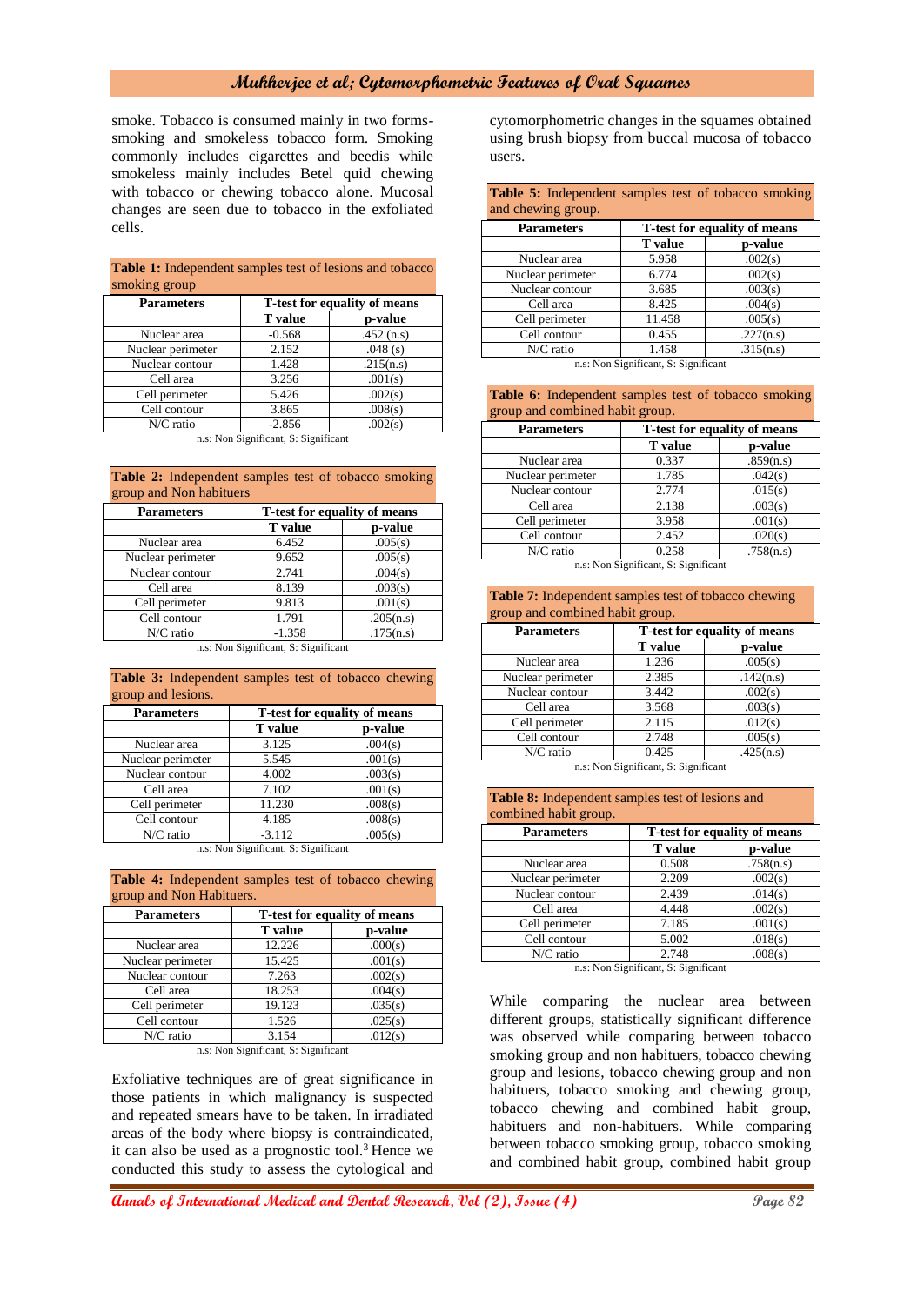and lesions, non significant results were obtained (p-value>0.05) [Table 1-4]. Cowpe<sup>[7]</sup> and Robert<sup>[8]</sup> et al observed increased nuclear area in dysplastic lesions in contrast to our study. Difference in sampling methods and sample size might contribute to this difference. The significant difference observed between the habituers and non habituers reflects the ability cytomorphology to detect these changes and also on the alterations occurring in oral mucosa due to tobacco.[7] While comparing the nuclear parameter in between different groups, statistically significant results were obtained. Similar results were obtained by Singh<sup>[9]</sup> et al and Hande<sup>[10]</sup> et al who observed significant alterations in the nuclear parameters in between tobacco habituers and non-habituers groups. While comparing the mean nuclear contour index ((in μm) statistically significant differences were found between all the groups except for tobacco smoking group and lesions in which nonsignificant results were seen (p-valus>0.05) [Table 5-7]. Hande et al observed similar changes in their study and stressed on the fact that the initial changes seen in tissue exposed to smoking is cytomorphologically similar to changes occurring lesional tissue.[10] We also compared the cellular area in between different groups and observed statistically non significant difference was found among tobacco smoking group and lesions (pvalue>0.05). Statistically significant results were seen while comparing all the remaining groups (pvalue<0.005) [Table 8 & 9]. Different results were reported in the studies of  $Reichart^{[11]}$  et al and Hillman<sup>[12]</sup> et al who observed non-significant reduction in the cellular area between lesional groups. Difference in sample size and parameters chosen for the study might be responsible for this conflict in the results seen.[12] Statistical significant results were obtained while comparing cellular perimeter in between all the groups. Similar results were reported by  $Ramesh<sup>[12]</sup>$  et al who also reported a significant alteration in cellular perimeter in between different groups. From the above results, it can be interpreted that cytometry can play a significant role in analyzing changes in cell perimeter in all habit groups. Contour index is a measure of regularity of particle outline. Cells of premalignant and malignant lesions showed more pleomorphism and hence will show higher values. We observed statistically significant results while comparing mean cell contour index (in μm) between tobacco smokers and lesions, tobacco chewing group and lesions, tobacco chewing group and non habituers, tobacco smoking group and combined habit group, lesions and combined habit group. Statistically non significant differences were seen among tobacco smoking group and non habituers, tobacco smoking group and tobacco chewing group, tobacco chewing group and combined habit group, habituers and non habituers.

To the best of our knowledge, no studies for contour index in exfoliated cells have been done. In our study, though the cell contour values were different for most groups, a considerable overlap between scores was also observed. On basis of these findings, this parameter does not appear to be reliable in exfoliative cytology.

| habituers group.                                  |                                                                                                                                       |           |  |
|---------------------------------------------------|---------------------------------------------------------------------------------------------------------------------------------------|-----------|--|
| T-test for equality of means<br><b>Parameters</b> |                                                                                                                                       |           |  |
|                                                   | <b>T</b> value                                                                                                                        | p-value   |  |
| Nuclear area                                      | 12.256                                                                                                                                | .001(s)   |  |
| Nuclear perimeter                                 | 14.485                                                                                                                                | .002(s)   |  |
| Nuclear contour                                   | 5.758                                                                                                                                 | .001(s)   |  |
| Cell area                                         | 15.145                                                                                                                                | .003(s)   |  |
| Cell perimeter                                    | 16.286                                                                                                                                | .001(s)   |  |
| Cell contour                                      | 1.196                                                                                                                                 | .110(n.s) |  |
| N/C ratio                                         | 2.358                                                                                                                                 | .028(s)   |  |
|                                                   | $\mathbf{r}$ , and $\mathbf{r}$ and $\mathbf{r}$ and $\mathbf{r}$ and $\mathbf{r}$ and $\mathbf{r}$ and $\mathbf{r}$ and $\mathbf{r}$ |           |  |

|                  | <b>Table 9:</b> Independent samples test of habituers and non- |                                                                  |  |  |
|------------------|----------------------------------------------------------------|------------------------------------------------------------------|--|--|
| habituers group. |                                                                |                                                                  |  |  |
|                  |                                                                | $\mathbf{r}$ $\mathbf{r}$ $\mathbf{r}$ $\mathbf{r}$ $\mathbf{r}$ |  |  |

n.s: Non Significant, S: Significant

Statistically significant differences were found while comparing Mean nuclear-cytoplasmic ratio between tobacco smoking group and lesions, tobacco chewing group and lesions, tobacco chewers and non habituers, combined habit and lesions, habituers and non habituers. A statistically non-significant difference was found among tobacco smoking and chewing group, tobacco smoking and combined habit group, tobacco chewing and combined habit group. Nucleocytoplasmic ratio of habituers was found to be statistically higher than non habituers. This increase in nucleo-cytoplasmic ratio in habituers is a common finding reported in other studies also.<sup>[13-</sup> <sup>15]</sup> Singh et al assessed the morphometric parameters of oral mucosal cells in tobacco smokers and chewers and to evaluate the variations and concluded that tobacco chewing and smoking influenced the cytomorphology of normal appearing buccal mucosa and the degree of these changes were found to be greater in chewers as compared to smokers.[9] Saranya et al also assessed the assess the cytoplasmic diameter and nuclear diameters of normal buccal mucous membrane in different age groups of khaini chewers and concluded that Oral exfoliative cytological techniques could be utilized as a non-invasive alternative prognostic marker for detecting early oral malignancy.<sup>[16]</sup> This study highlights the causeeffect relationship between tobacco usage in varied forms and quantitative cellular and nuclear alterations. It also suggests that detection of early changes in clinically normal oral mucosa of tobacco users is possible by using non-invasive, painless outpatient-based procedure like toothbrush oral brush biopsy and cytomorphometry.